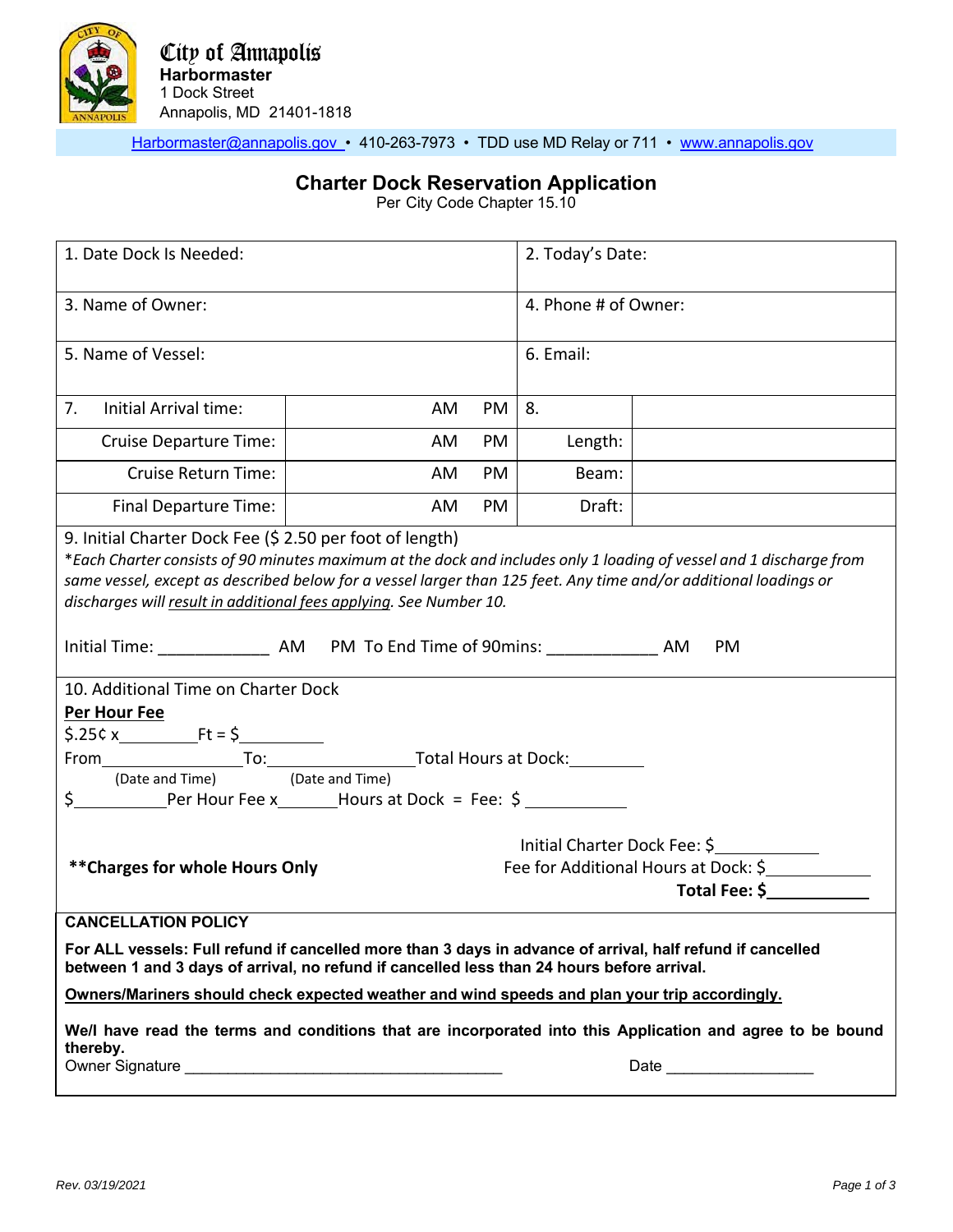| Approved by<br>the control of the control of | FOR CITY USE ONLY<br>Harbor # | Date |
|----------------------------------------------|-------------------------------|------|
|                                              |                               |      |

## **Charter Dock Reservation Application**

Per City Code Chapter 15.10

In preparation for your stay at Annapolis Charter Dock, please be advised of the following City procedures and rules:

- **This Application is for reservations at the Annapolis Charter Dock only**.
- **Each charter consists of: One Initial Arrival Time, One Cruise Departure Time, One Cruise Return Time, and One Final Departure Time**; except that a vessel larger than 125 feet that is unable to be accommodated at the Annapolis Charter Dock may tender in a smaller vessel, no larger than 60 feet, with multiple arrival and departure times if that vessel pays for the entire day at a rate of \$2.50 per foot for the first 90 minutes and \$0.25 per foot for each additional hour.
- The only commercial activity permitted at Annapolis Charter Dock is as follows, and subject to all other applicable laws, rules and regulations: (1) the operation of charter vessel services; (2) the Owner or vessel operator may set up booths and/or sell trips or tickets related to its vessel from the Annapolis City Dock area only during the reserved Charter time, and provided it does not interfere with any City operations or other City-approved vessel's usage of the Annapolis City Dock Area; and (3) the Owner or vessel operator may place one sign related to its vessel, and any related business, on that portion of Annapolis City Dock Area indicated by the Harbormaster's Office. That sign shall not be permanently affixed or anchored to the sidewalk or street, and shall not obstruct pedestrian or vehicular traffic or visibility, or adversely affect the safety of pedestrian or vehicular traffic. That sign shall not have any animated, flashing, moving, or rotating components. That sign shall be no larger than thirty-two square feet. Any damage caused by such sign shall be invoiced to the Owner.
- For Owners that offer pre-booked charter vessel or similar services, the Owner may provide supporting documentation evidencing such booking(s) for the Harbormaster's approval, and may then submit this Application to reserve any dates, beginning September 1st of the year prior, for those services only. For Owners that want to solicit for passengers and/or sell trips or tickets related to its vessel from the Annapolis City Dock area, this Application and related reservations will be accepted on a first come first serve basis, beginning 7 days before the date they desire to have the dock reservation. These will be approved in the order in which they are received, and the Harbormaster's Office will have 3 days to approve or deny.
- Dockage is **not confirmed** until (1) receipt of approval from the Harbormaster's Office, (2) payment of all fees no later than 3 days prior to scheduled arrival and/or submission of an approved City fee waiver, and (3) submission of a copy of current liability insurance coverage in the amount of no less than \$1,000,000 combined single limit liability for each occurrence of injury or damage arising out of any operations conducted at Annapolis Charter Dock, with the City of Annapolis as a named insured, second insured or co-insured. Failure to pay all fees when due shall constitute grounds for refusal of any requested or any subsequent dockage requests
- The City of Annapolis and its elected officials, employees and agents shall have no liability to vessel owners, operators, employees, passengers or guests for any losses and/or damages due to any reason whatsoever related to any approved use of the Annapolis Charter Dock pursuant to this application.
- The Harbormaster may deny, delay or reschedule dockage in the sole discretion of the Harbormaster to promote public safety, or to resolve conflicting uses of public property due to any condition.
- No fueling or repair work in the Annapolis Charter Dock or Harbor areas.
- **The Harbormaster reserves the right to move your vessel by hand and line, with or without your presence, during your stay if needed to accommodate other vessels or in case of emergency.**

## **ALL ANNAPOLIS CHARTER DOCK USAGE IS SUBJECT TO THE ADDITIONAL FOLLOWING REQUIREMENTS:**

- Dockage may be declined for any vessel in excess of 130 feet documented length, or having a maximum draft in excess of 12 feet.
- The Initial Charter Dock Fee for the Annapolis Charter Dock is \$2.50 per foot of overall length of the vessel. There will be additional charges at the same rate for additional length of bowsprits, spars or other protrusions.
- The Initial Charter Dock Fee only includes a maximum of 90 minutes at the Annapolis City Dock, and only 1 loading